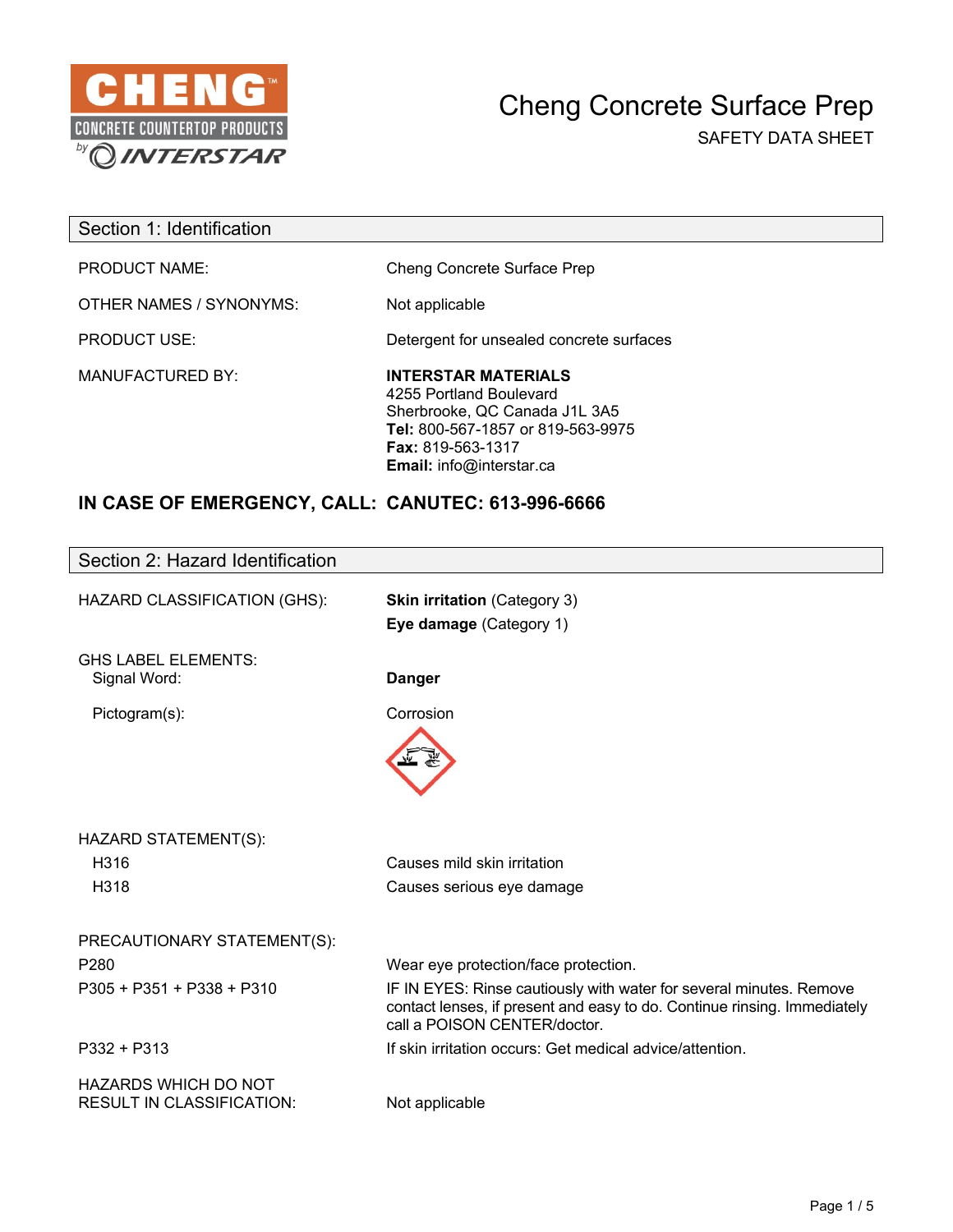| Section 3: Composition / Information on Ingredients |                                                                                                      |                                                                                                                                                      |
|-----------------------------------------------------|------------------------------------------------------------------------------------------------------|------------------------------------------------------------------------------------------------------------------------------------------------------|
| <b>Components</b>                                   | $C.A.S.$ #                                                                                           | <b>Concentration (%)</b>                                                                                                                             |
| Dioctyl sodium sulfosuccinate                       | $577 - 11 - 7$                                                                                       | $0.5 - 1.5 \%$                                                                                                                                       |
| Alcohols, c9-11, ethoxylated                        | 68439-46-3                                                                                           | $5.0 - 10.0 %$                                                                                                                                       |
|                                                     |                                                                                                      |                                                                                                                                                      |
| Section 4: First-Aid Measures                       |                                                                                                      |                                                                                                                                                      |
| <b>SKIN CONTACT:</b>                                | water. Seek medical attention if irritation persists.                                                | Causes mild skin irritation. Remove contaminated clothing and<br>footwear and wash before reuse. Wash affected area with soap and                    |
| <b>EYE CONTACT:</b>                                 | Causes serious eye damage. Flush with water for at least 15<br>medical attention.                    | minutes, holding lids apart to ensure flushing of entire surface. Seek                                                                               |
| <b>INHALATION:</b>                                  | is difficult, give oxygen. Consult a physician.                                                      | May cause respiratory tract irritation. May cause headache. Move<br>person to fresh air. If not breathing, give artificial respiration. If breathing |
| INGESTION:                                          | vomiting. If vomiting occurs spontaneously, keep airway clear. If<br>mouth to an unconscious person. | May be harmful if ingested. Seek medical attention. Do not induce<br>person is conscious, rinse mouth with water. Never give anything by             |
| Cootian E. Fire Fighting Meagures                   |                                                                                                      |                                                                                                                                                      |

| Section 5: Fire-Fighting Measures               |                                                                                                                                                                       |
|-------------------------------------------------|-----------------------------------------------------------------------------------------------------------------------------------------------------------------------|
| CONDITIONS OF FLAMMABILITY:                     | Not flammable or combustible                                                                                                                                          |
| FLASH POINT (°C):                               | No data available                                                                                                                                                     |
| FLAMMABLE LIMITS (UPPER, LOWER):                | No data available                                                                                                                                                     |
| SUITABLE EXTINGUISHING MEDIA:                   | Use extinguishing media appropriate to surrounding fire.                                                                                                              |
| UNSUITABLE EXTINGUISHING MEDIA:                 | Not applicable                                                                                                                                                        |
| SPECIFIC HAZARDS:                               | Toxic gases may form if product is heated.                                                                                                                            |
| HAZARDOUS PRODUCTS<br>OF COMBUSTION:            | Carbon oxides and sulfur oxides                                                                                                                                       |
| SPECIAL PRECAUTIONS<br><b>FOR FIREFIGHTERS:</b> | Wear personal protective equipment including self-contained breathing<br>apparatus if firefighting is necessary. Exercise caution when fighting<br>any chemical fire. |

| Section 6: Accidental Release Measures |                                                                                                                                                                    |  |
|----------------------------------------|--------------------------------------------------------------------------------------------------------------------------------------------------------------------|--|
| PERSONAL PRECAUTIONS:                  | Wear personal protective equipment as described in Section 8. Avoid<br>contact with skin and eyes. Avoid breathing mist or vapors. Ensure<br>adequate ventilation. |  |
| <b>ENVIRONMENTAL PRECAUTIONS:</b>      | Construct a dike to prevent spreading. Do not let product enter surface<br>water or drains.                                                                        |  |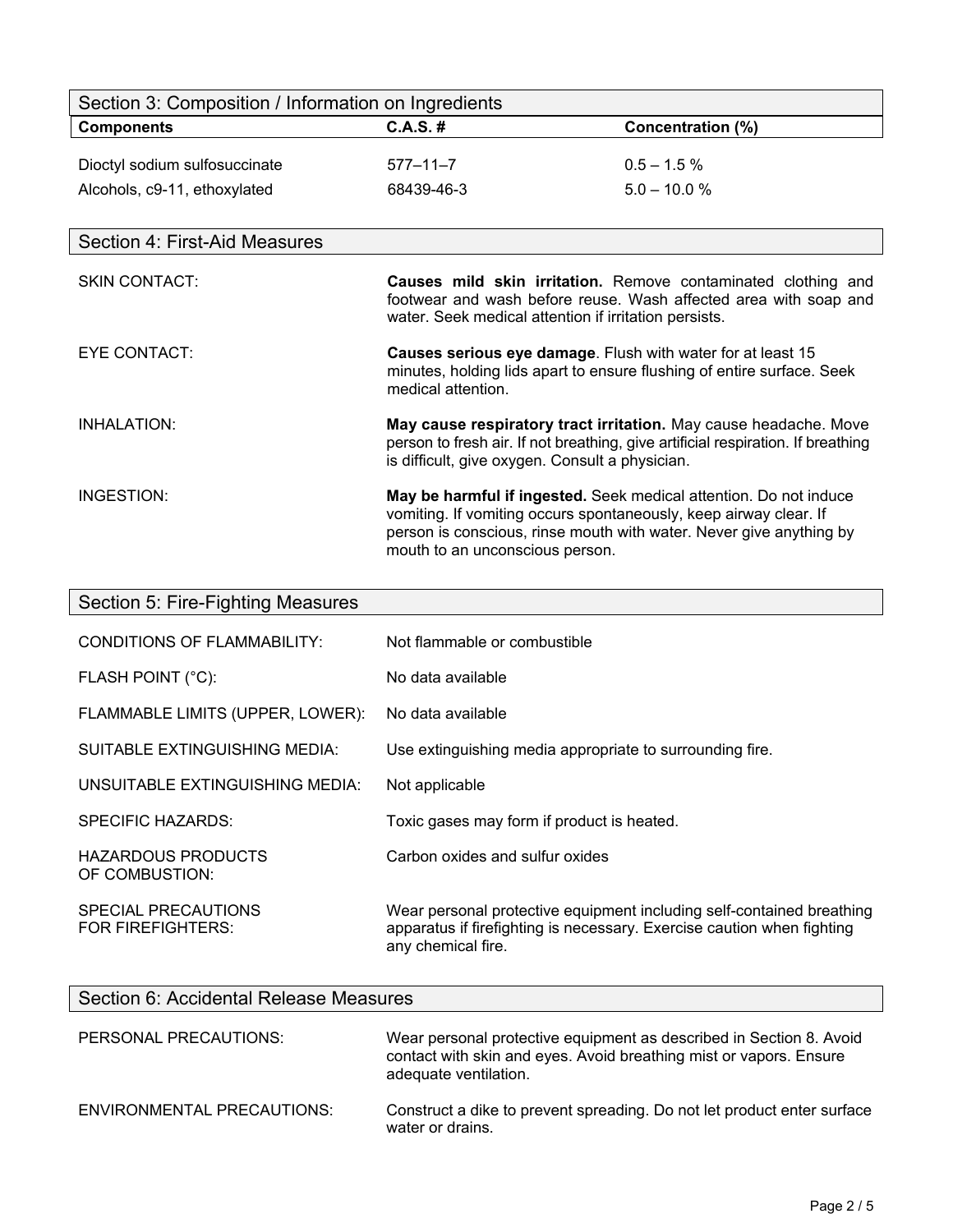$\overline{\phantom{a}}$ 

 $\mathsf{l}$ 

METHODS AND MATERIALS FOR Absorb residual material with inert, absorbent material (sand, etc.) and<br>CONTAINMENT AND CLEAN UP: place in suitable, closed containers for disposal. Note: spilled product place in suitable, closed containers for disposal. Note: spilled product may pose a dangerous slipping hazard.

| Section 7: Handling and Storage                    |                                                                                                                                                                                        |  |
|----------------------------------------------------|----------------------------------------------------------------------------------------------------------------------------------------------------------------------------------------|--|
| HANDLING:                                          | Avoid contact with skin and eyes. Avoid breathing aerosols, mists and<br>vapors. Use with adequate ventilation and use respiratory protection<br>where mist or spray may be generated. |  |
| STORAGE:                                           | Protect from freezing. Keep container tightly closed in a cool, well-<br>ventilated area.                                                                                              |  |
| Section 8: Exposure Controls / Personal Protection |                                                                                                                                                                                        |  |
| <b>EXPOSURE LIMITS:</b>                            | No data available                                                                                                                                                                      |  |
| <b>ENGINEERING CONTROLS:</b>                       | Local exhaust ventilation                                                                                                                                                              |  |
| <b>RESPIRATORY PROTECTION:</b>                     | Wear appropriate NIOSH/MSHA respiratory protection if ventilation is<br>inadequate.                                                                                                    |  |
| <b>HAND PROTECTION:</b>                            | Wear chemical-resistant gloves                                                                                                                                                         |  |
| EYE PROTECTION:                                    | Wear chemical safety glasses                                                                                                                                                           |  |
| SKIN / BODY PROTECTION:                            | No special protection required                                                                                                                                                         |  |
| <b>HYGIENE:</b>                                    | Wash hands thoroughly after handling and before eating. Keep away<br>from food and beverages.                                                                                          |  |
| OTHER:                                             | Emergency eye wash fountains and safety showers should be readily<br>available.                                                                                                        |  |

| Section 9: Physical and Chemical Properties |  |  |
|---------------------------------------------|--|--|
|                                             |  |  |

| a) Appearance:                            | Fluorescent yellow liquid                      |
|-------------------------------------------|------------------------------------------------|
| b) Odor:                                  | Citrus                                         |
| c) Odor threshold:                        | No data available                              |
| $d$ ) pH:                                 | $9.0 - 10.5$                                   |
| e) Melting/Freezing point:                | Approximately 0 $^{\circ}$ C (32 $^{\circ}$ F) |
| f) Boiling point, boiling range:          | Approximately 100 °C (212 °F)                  |
| g) Flash point:                           | No data available                              |
| h) Evaporation rate:                      | No data available                              |
| i) Flammability (solid, gas):             | Not applicable                                 |
| i) Upper/Lower flammability limit:        | No data available                              |
| k) Vapor pressure:                        | No data available                              |
| I) Vapor density:                         | No data available                              |
| m) Relative density:                      | 1.0                                            |
| n) Water solubility:                      | Soluble                                        |
| o) Partition coefficient: n-octanol/water | No data available                              |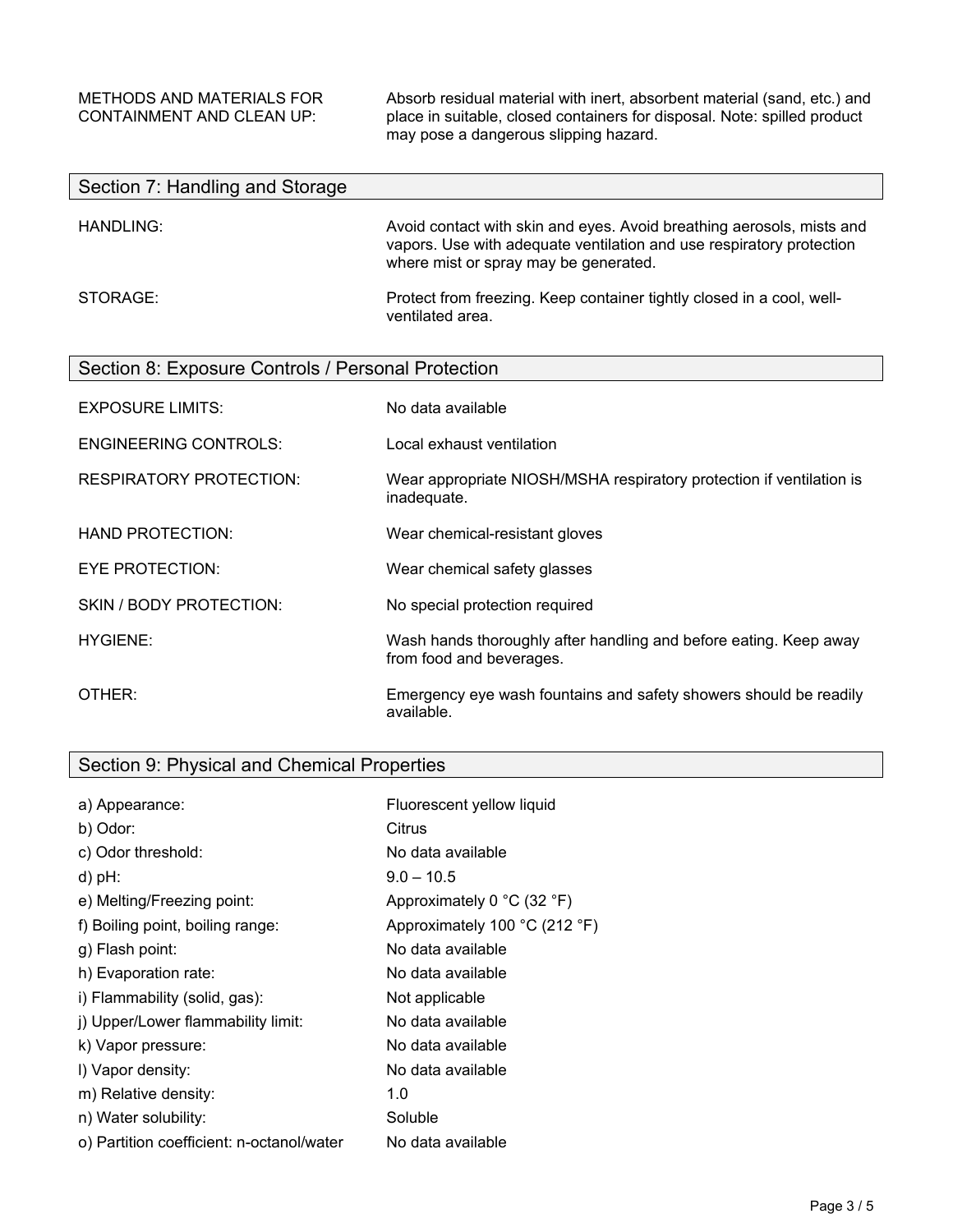| p) Auto-ignition temperature | No data available |
|------------------------------|-------------------|
| q) Decomposition temperature | No data available |
| r) Viscosity                 | No data available |
| s) Volatile by weight (%)    | $90 - 92%$        |

| Section 10: Stability and Reactivity          |                                                                                           |
|-----------------------------------------------|-------------------------------------------------------------------------------------------|
| REACTIVITY:                                   | Not applicable                                                                            |
| CHEMICAL STABILITY:                           | Stable under recommended storage conditions                                               |
| POSSIBILITY OF<br><b>HAZARDOUS REACTIONS:</b> | No data available                                                                         |
| CONDITIONS TO AVOID:                          | No data available                                                                         |
| INCOMPATIBLE MATERIALS:                       | Strong acids, strong bases, strong oxidizing agents, reactive metals<br>and copper alloys |
| HAZARDOUS DECOMPOSITION<br>PRODUCTS:          | Carbon oxides and sulfur oxides                                                           |

## Section 11: Toxicological Information

| a) Acute Toxicity                    | No data available                       |
|--------------------------------------|-----------------------------------------|
| b) Skin corrosion/irritation         | Category 3: Causes mild skin irritation |
| c) Serious eye damage/irritation     | Category 1: Causes serious eye damage   |
| d) Respiratory or skin sensitization | No data available                       |
| e) Germ-cell mutagenicity            | No data available                       |
| f) Carcinogenicity                   | No data available                       |
| g) Reproductive toxicity             | No data available                       |
| h) STOT-single exposure              | No data available                       |
| i) STOT-repeated exposure            | No data available                       |
| j) Aspiration hazard                 | No data available                       |

## ROUTES OF EXPOSURE / DESCRIPTION OF SYMPTOMS (ACUTE AND CHRONIC)

| <b>SKIN CONTACT:</b>                                      | May cause mild skin irritation. Repeated exposure may cause skin<br>dryness or cracking. |
|-----------------------------------------------------------|------------------------------------------------------------------------------------------|
| EYE CONTACT:                                              | Causes serious eye damage.                                                               |
| <b>INHALATION:</b>                                        | May cause respiratory tract irritation. May cause headache.                              |
| INGESTION:                                                | May be harmful if ingested.                                                              |
| MEDICAL CONDITIONS THAT MAY<br>BE AGGRAVATED BY EXPOSURE: | No data available                                                                        |
| <b>MEASURES OF TOXICITY (LD50):</b>                       | No data available                                                                        |